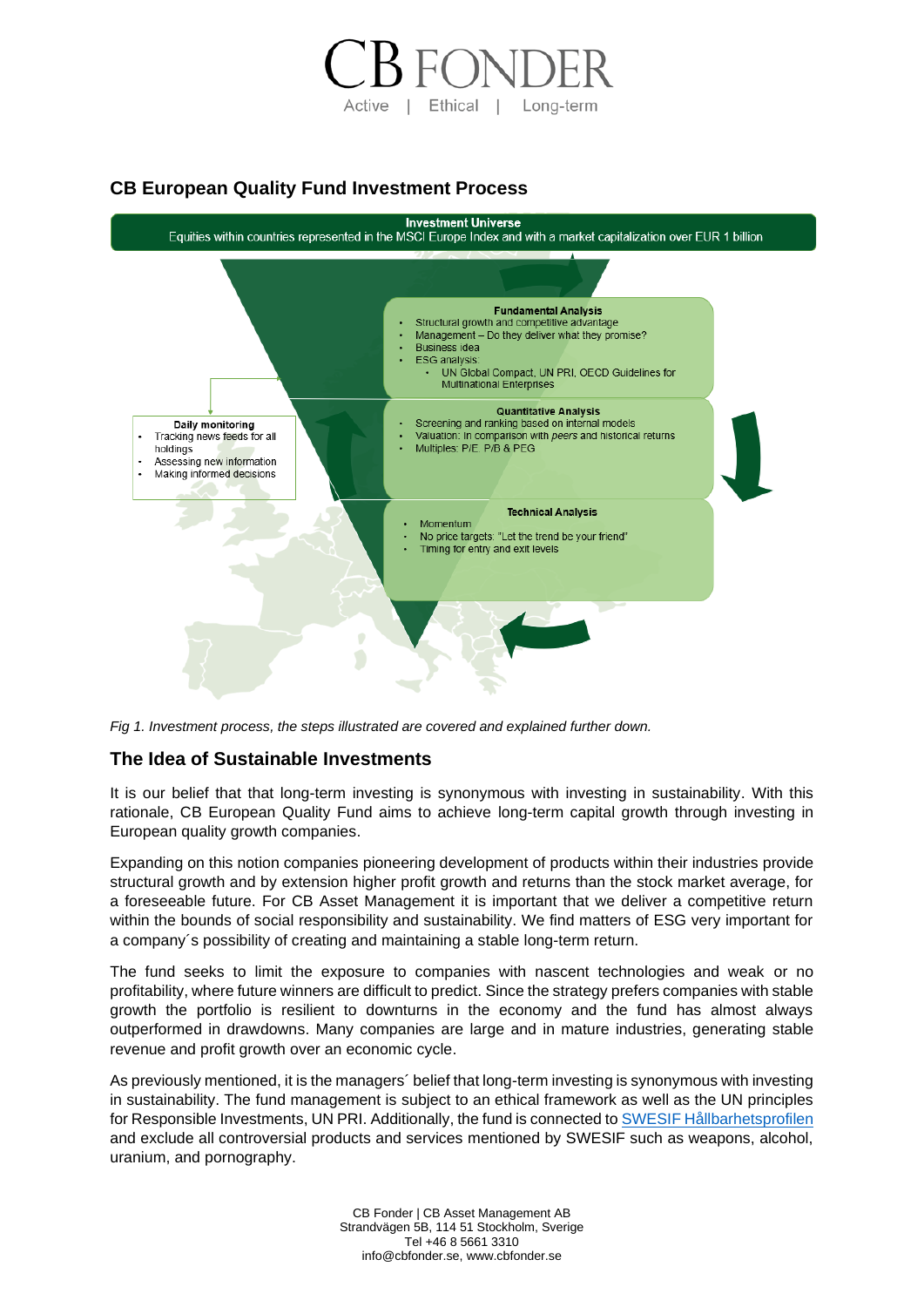# **Fundamental Analysis**

The fund is actively managed with a concentrated portfolio and investments are made on a long-term basis. The fund invests in companies with exposure to structural growth themes that can deliver stable growth independent of the volatile business cycle. The fund also prefers to invest in companies with protected growth, often characterized by industries with high barriers of entry.

In analyzing companies, a lot of investors set the growth rate to the market growth rate for all securities, when the fact is that some grow at a pace higher than the market, while some grow at a slower pace. This can create discrepancies in the valuation of companies growing at a high pace, due to cash flows not being discounted at the appropriate rate. Our aim is to find these companies. Oftentimes, they are high quality companies that are both undervalued given their future outlooks, while they also grow faster than the market in general. This generates the alpha that makes the fund perform well in both falling and rising markets.

Additionally, a stable growth rate is a prerequisite for us to be able to meet the fund's objective of keeping a lower risk (standard deviation) than the benchmark - the standard deviation of the companies' profit growth is of course highly correlated with the standard deviation of the companies' share price. Furthermore, a stable earnings growth "guarantees" better visibility and less surprises for us as investors. That, combined with a credible management, makes us more comfortable listening to the companies' forecasts than listening to those who take on the role of making the forecasts for the companies.

We are long-term investors, but companies cannot deliver above average growth rates in perpetuity. However, good quality companies have proved that they can deliver high growth rates for a longer period than the market thinks. By identifying quality companies and market leaders in markets with a structural growth we can find the companies with the best prerequisites to continue to deliver above average growth rates in the long run. If, however, the fundamental story surrounding a holding change, which seldom happens, that can trigger us to sell, otherwise we just fine-tune our holding to maintain "ideal" portfolio weights.

The fundamental analysis restricts the investment universe accounting for:

- Structural growth driven by secular trends, technical leadership and leading business models. As opposed to cyclic components that are purely driven my macroeconomic factors (see Fig 2)
- The competitive situation analyzed through Porter's five forces (see Fig 3)
- Has management delivered on their promises historically?
- Is the business idea strong enough to deliver a solid return over an entire business cycle?
- Value companies in comparison to their peers and through historical returns
- Assess key valuation multiples



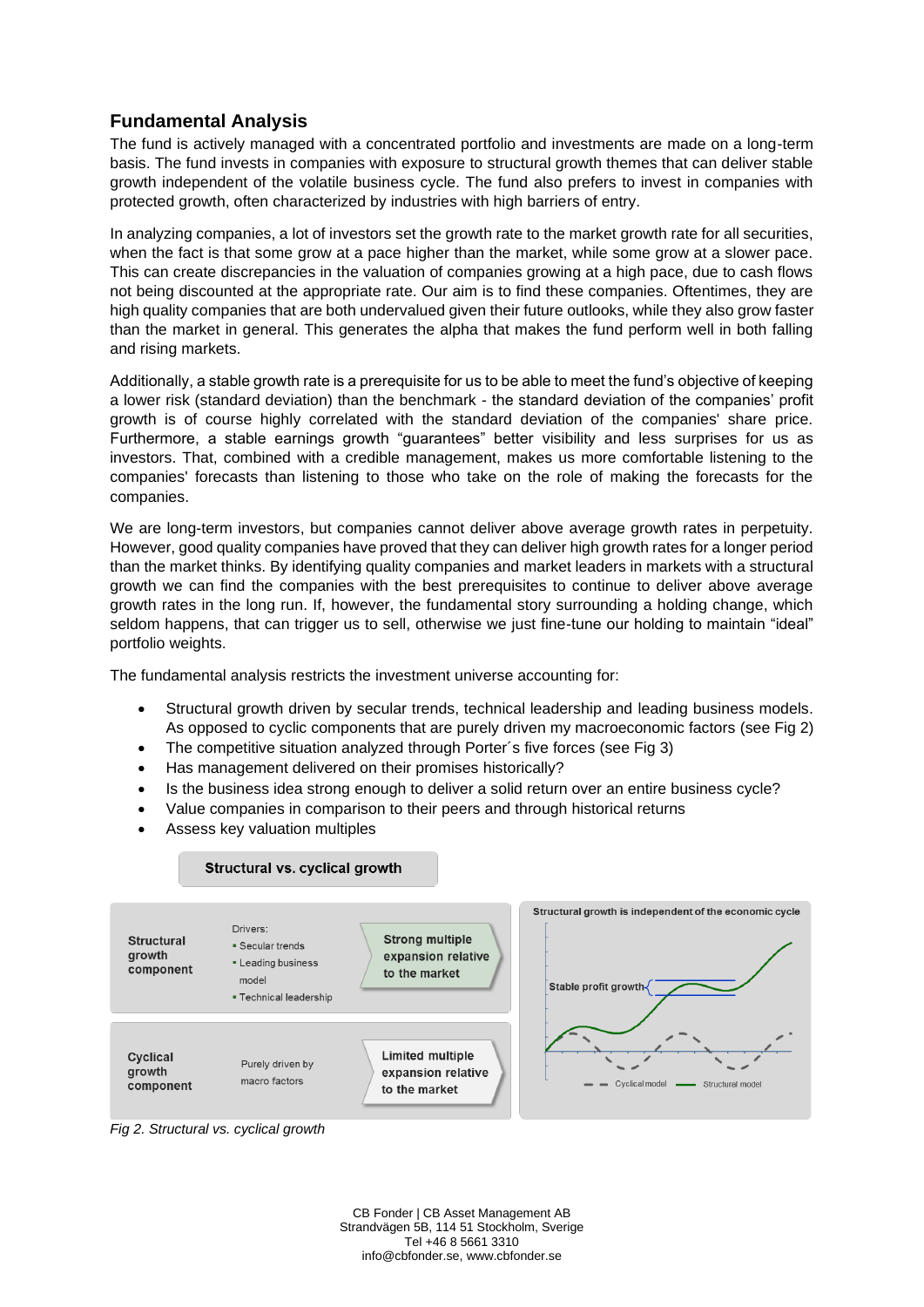

*Fig 3. Porter´s five competitive forces*

The analysis is not per se focused on finding inefficiencies or arbitraging. Of course, any type of investing is, per definition, about finding some type of mispricing/inefficiencies. What we do seek to find is long term opportunities in companies that we find well managed, reflected in a superior history – attributes not seldom overlooked by the market.

### **ESG Analysis**

#### **Strong ESG Practices**

As a cosignatory of the UN PRI, the six Principles of Responsible Investments are the foundation for investment decisions made by CB European Quality Fund. We believe that environmental, social and governance (ESG) issues can affect the performance of our investments. We also recognize that applying the principles makes us better aligned with broader objectives of society, something we value greatly. We commit to the following:

- 1. We will incorporate ESG issues into investment analysis and decision-making processes.
- 2. We will be active owners and incorporate ESG issues into our ownership policies and practices.
- 3. We will seek appropriate disclosure on ESG issues by the entities in which we invest.
- 4. We will promote acceptance and implementation of the Principles within the investment industry.
- 5. We will work together with others to enhance our effectiveness in implementing the Principles.
- 6. We will report on our activities and progress towards implementing the Principles.

CB Asset Management aims to invest in companies which promote human rights and should therefore show diligence in the management of funds with investments that pose a risk of contributing to:

- Harmful forms of child labour and forced labour or unreasonable working environment (defined in the UN Rights of the Child Convention and ILO Conventions nr 29, 87, 98, 105, 138 and 182)
- Deliberate discrimination of employees due to gender, race or religion (defined in the UN Declaration of Human Rights and ILO Conventions nr 100 and 111)
- Deliberate crimes against central international agreements in the environmental area (defined in the UN Climate Convention and the Kyoto protocol)
- Corruption, extortion and / or bribery (defined in the UN Convention against Corruption)

CB Asset Management aims to invest in companies supporting the conservation of biodiversity and to refrain from investing in companies active within deforestation.

### **Exclusion**

The funds managed by CB Asset Management AB invest in companies with a stable profit growth and a long-term sustainable business model, which is why the funds do not have any holdings in companies with, e.g., fossil assets. The funds managed by CB Asset Management AB also do not invest in companies active in:

> CB Fonder | CB Asset Management AB Strandvägen 5B, 114 51 Stockholm, Sverige Tel +46 8 5661 3310 info@cbfonder.se, www.cbfonder.se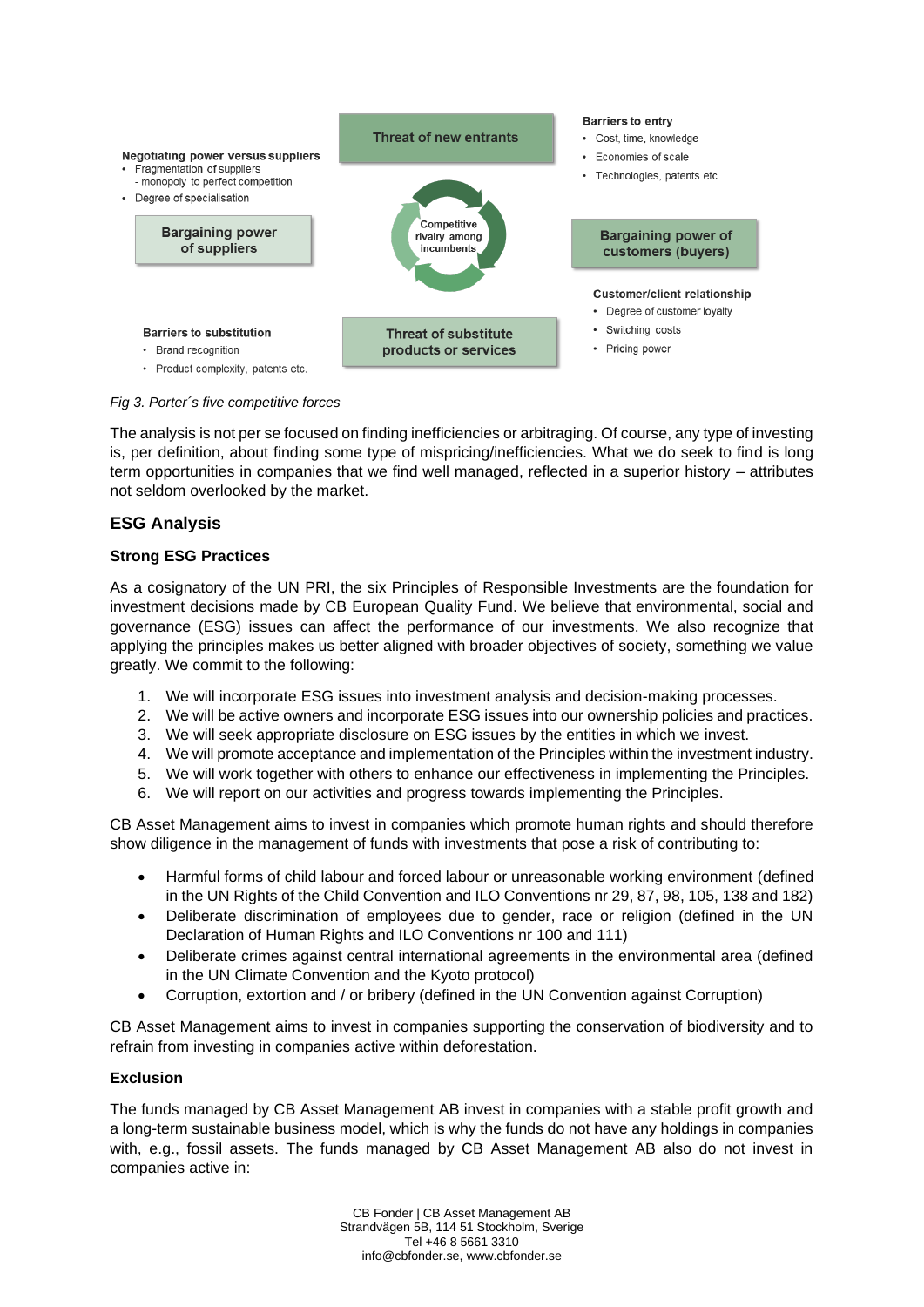- Production of tobacco, alcohol and cannabis
- Weapons manufacturing
- Weapons sales
- Sales and manufacturing of civilian hand-held weapons
- Gambling
- Pornography
- Mining or refining of coal, natural gas, crude oil or uranium for fuel
- Companies in the energy sector that extract energy from coal, natural gas, crude oil or uranium
- Production of genetically modified seeds used by others in agriculture
- Nuclear weapons
- Chemical weapons
- Biological weapons
- Cluster munition
- Landmines

#### **Screening process**

CB European Quality Fund is continuously screened by MSCI ESG Research to ensure that all holdings meet the high standards set by CB Asset Management on matters of ESG. The companies are screened by using the UN global Compact principles as the underlying framework. Furthermore we also screen the companies for involvement in specific sectors deemed as controversial in our [sustainability policy.](https://www.cbfonder.se/images/stories/cb/PDF/om_cb_asset_management/Sustainability_policy_for_CB_Asset_Management.pdf) CB Asset Management controls for reported incidents of violations against the UN Global Compact, OECD guidelines and conventions regarding human rights, labour rights, discrimination, corruption, the environment, and those related to weapons.

The screening process extends to all holdings in CB European Quality Fund. Any potential investment is screened prior to the investment being made. This ensures at all times that all holdings in the fund have gone through ESG screening.



*Fig 4. CB Asset Management ESG-process, how we define strong ESG practices*

CB Fonder | CB Asset Management AB Strandvägen 5B, 114 51 Stockholm, Sverige Tel +46 8 5661 3310 info@cbfonder.se, www.cbfonder.se